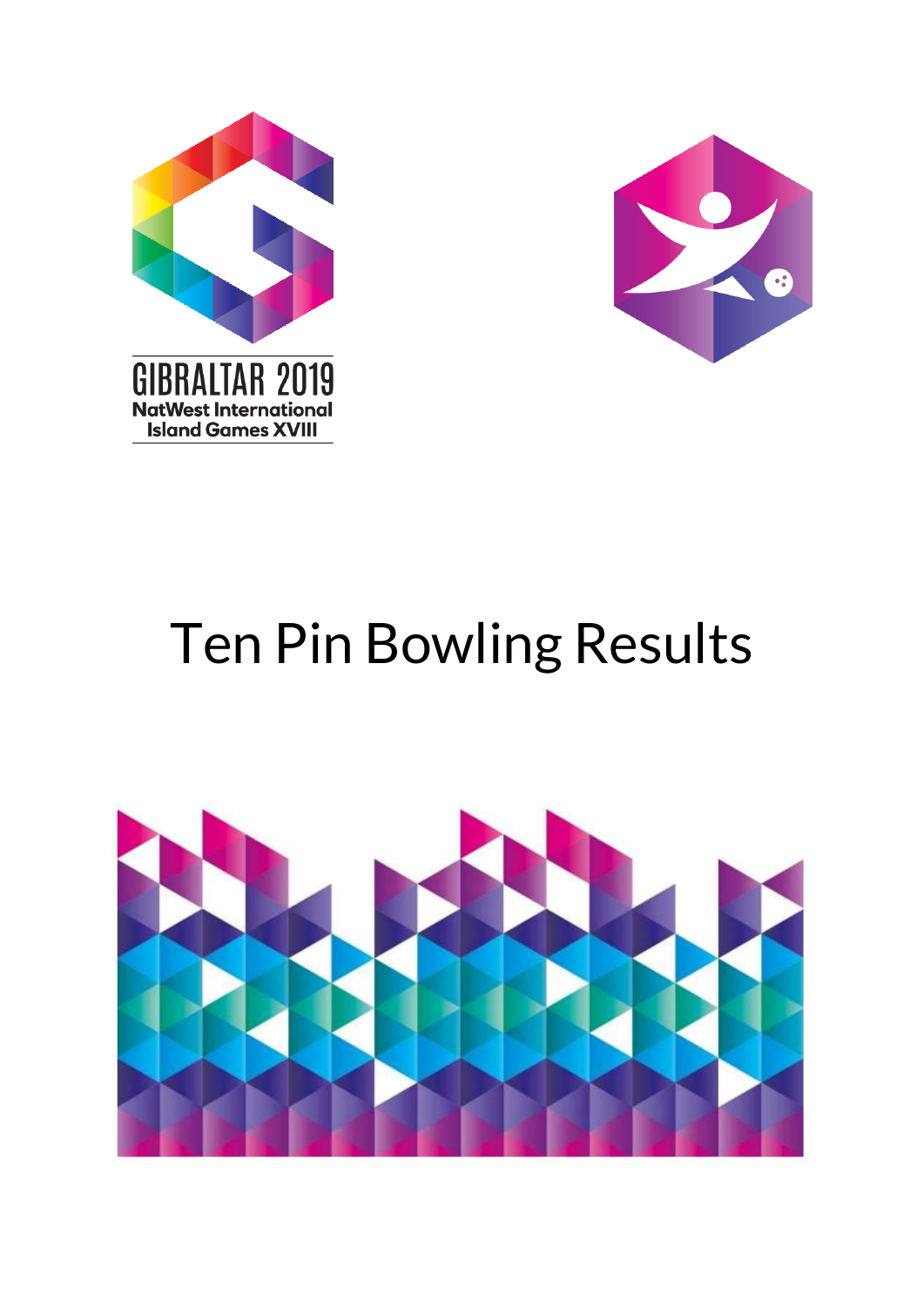

## Medal Table

### Ten Pin Bowling

|               | Island      | Gold             | Silver           | <b>Bronze</b>    | <b>Total</b>     |
|---------------|-------------|------------------|------------------|------------------|------------------|
| Eig<br>रिन    | Gotland     | 5                | $\pmb{0}$        | $\overline{4}$   | 9                |
|               | Åland       | 4                | 5                | $\overline{2}$   | 11               |
| NK<br>NK<br>闛 | Bermuda     | $\pmb{0}$        | $\overline{4}$   | 3                | 7                |
| 疊             | Gibraltar   | $\pmb{0}$        | $\pmb{0}$        | $\pmb{0}$        | $\boldsymbol{0}$ |
|               | Isle of Man | $\pmb{0}$        | $\pmb{0}$        | $\boldsymbol{0}$ | $\mathbf 0$      |
|               | Jersey      | $\mathbf 0$      | $\boldsymbol{0}$ | $\mathbf 0$      | $\mathbf 0$      |
| 大学习           | Ynys Môn    | $\boldsymbol{0}$ | $\pmb{0}$        | 0                | $\boldsymbol{0}$ |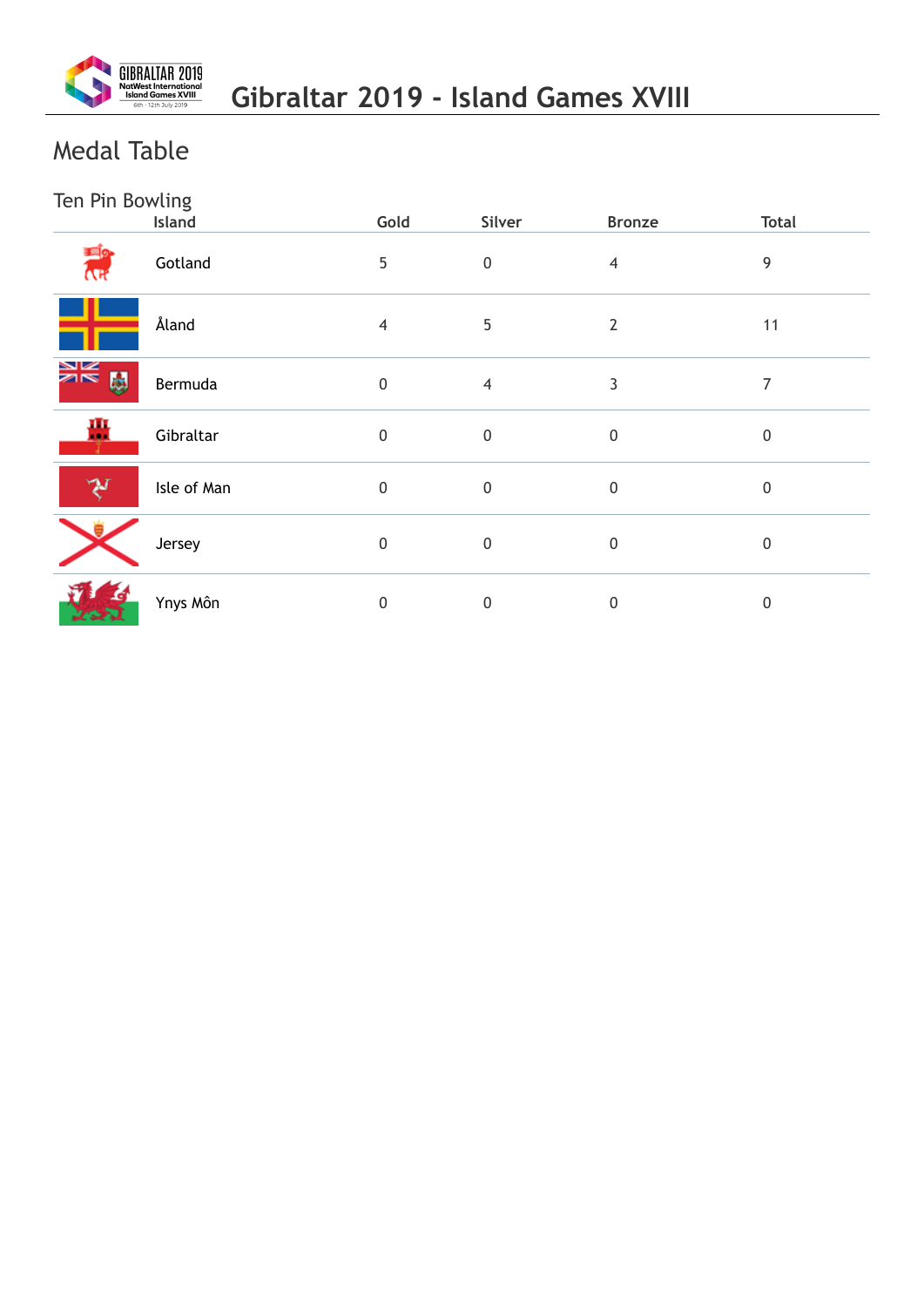

## Men's Singles

| Heat: Final   |                                                |            |                |                |                |      |                |              |
|---------------|------------------------------------------------|------------|----------------|----------------|----------------|------|----------------|--------------|
| Position      | Competitor                                     | Island     | G <sub>1</sub> | G <sub>2</sub> | G <sub>3</sub> | G4   | G <sub>5</sub> | <b>Total</b> |
| $\bullet$ 1st | ₹<br><b>Robert Gustafsson</b>                  | <b>GOT</b> | 243            | 257            | 234            | 258  | 211            | 1203         |
| $\bullet$ 2nd | <b>Example 21 Lamar Richardson</b>             | <b>BER</b> | 244            | 208            | 238            | 210  | 227            | 1127         |
| $\bullet$ 3rd | <b>B</b> Oskar Welin                           | <b>ALA</b> | 233            | 214            | 223            | 230  | 226            | 1126         |
| 4th           | ₹<br>Anders Jacobsson                          | <b>GOT</b> | 216            | 226            | 223            | 213  | 234            | 1112         |
| 5th           | Sebastian Cronholm<br><b>ALA</b><br>235<br>221 |            | 224            | 232            | 163            | 1075 |                |              |
| 6th           | <b>Example 1</b> Damien Matthews               | <b>BER</b> | 179            | 229            | 223            | 205  | 235            | 1071         |
| 7th           | <b>Example 21 David Maycock</b>                | <b>BER</b> | 246            | 247            | 226            | 200  | 148            | 1067         |
| 8th           | <b>*</b> Robert Birnie                         | <b>IOM</b> | 236            | 215            | 168            | 191  | 224            | 1034         |
| 9th           | <b>H</b> Uonas Andersson                       | <b>ALA</b> | 213            | 174            | 202            | 234  | 210            | 1033         |
| 10th          | <b>H</b> Michael Jakobsson                     | <b>ALA</b> | 219            | 194            | 217            | 167  | 197            | 994          |
| 11th          | Kevin Stenegärd                                | GOT        | 257            | 168            | 170            | 231  | 147            | 973          |
| 12th          | <b>Christopher Bate</b>                        | GIB        | 169            | 191            | 199            | 172  | 223            | 954          |
| 13th          | Graham Coles                                   | GIB        | 186            | 167            | 202            | 160  | 226            | 941          |
| 14th          | 寢<br>Claes Johansson                           | <b>GOT</b> | 179            | 199            | 211            | 141  | 195            | 925          |
| 15th          | X Shaun Monet                                  | <b>JER</b> | 174            | 194            | 189            | 150  | 173            | 880          |
| 16th          | <b>v</b> Gavin Laslett                         | <b>IOM</b> | 179            | 181            | 190            | 190  | 135            | 875          |
| 17th          | Anthony Galea                                  | GIB        | 137            | 187            | 181            | 190  | 177            | 872          |
| 18th          | <b>Michael Wood</b>                            | GIB        | 172            | 169            | 160            | 193  | 173            | 867          |
| 19th          | <b>Example 24 Blake Raynor</b>                 | <b>BER</b> | 198            | 150            | 171            | 167  | 167            | 853          |
| 20th          | $\mathsf{\times}$ Ajay Tailor                  | <b>JER</b> | 181            | 175            | 147            | 165  | 156            | 824          |
| 21st          | $\mathsf{\times}$ Mike High                    | <b>JER</b> | 138            | 133            | 160            | 176  | 200            | 807          |
| 22nd          | <b>X</b> Mark Russell                          | <b>JER</b> | 133            | 209            | 169            | 152  | 134            | 797          |
| 23rd          | <b>V</b> Jeff Calvert                          | <b>IOM</b> | 149            | 159            | 157            | 166  | 118            | 749          |
| 24th          | <b>W</b> Alun Jones                            | <b>YSM</b> | 181            | 151            | 120            | 139  | 150            | 741          |
| 25th          | <b>Tom Maxwell</b>                             | <b>IOW</b> | 121            | 149            | 156            | 147  | 155            | 728          |
| 26th          | Stephen Evans                                  | <b>YSM</b> | 135            | 173            | 128            | 135  | 148            | 719          |
| 27th          | <b>Bas</b> Luke Evans                          | <b>YSM</b> | 102            | 106            | 129            | 139  | 136            | 612          |
| 28th          | <b>W</b> James Davey                           | <b>YSM</b> | 112            | 116            | 126            | 116  | 111            | 581          |

**Last Result:** 08/07/2019 09:20:07 **Status:** Unconfirmed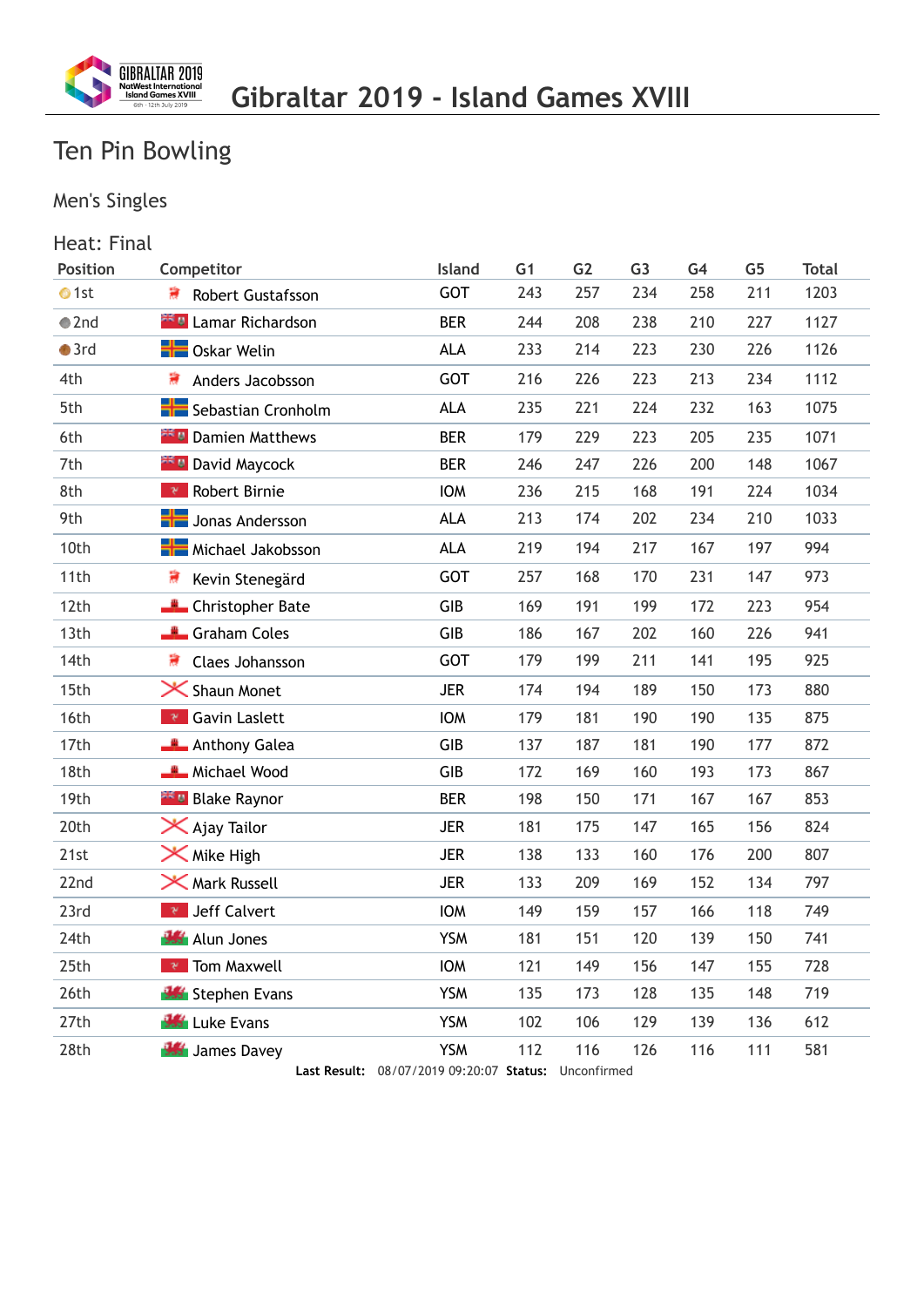## Women's Singles

#### Heat: Final

| Position      | Competitor                         | Island     | G <sub>1</sub> | G <sub>2</sub> | G <sub>3</sub> | G <sub>4</sub> | G <sub>5</sub> | <b>Total</b> |
|---------------|------------------------------------|------------|----------------|----------------|----------------|----------------|----------------|--------------|
| $\bullet$ 1st | 寢<br>Sara Pettersson               | <b>GOT</b> | 175            | 221            | 173            | 246            | 193            | 1008         |
| $\bullet$ 2nd | <b>Katarina Sundberg</b>           | <b>ALA</b> | 176            | 233            | 180            | 183            | 191            | 963          |
| $\bullet$ 3rd | 寶<br>Camilla Olofsson              | <b>GOT</b> | 170            | 167            | 199            | 205            | 178            | 919          |
| 4th           | 寢<br><b>Tina Senitz</b>            | <b>GOT</b> | 166            | 190            | 162            | 222            | 176            | 916          |
| 5th           | 敻<br>Maria Eklöf                   | <b>GOT</b> | 148            | 243            | 173            | 149            | 185            | 898          |
| 6th           | <b>H</b> Ann Kvarnström            | <b>ALA</b> | 161            | 140            | 165            | 244            | 183            | 893          |
| 7th           | <b>X U</b> Gloria Dill             | <b>BER</b> | 147            | 143            | 201            | 156            | 226            | 873          |
| 8th           | <b>H</b> olda Sandström            | <b>ALA</b> | 144            | 195            | 167            | 171            | 160            | 837          |
| 9th           | Karen Smith                        | GIB        | 133            | 140            | 185            | 189            | 178            | 825          |
| 10th          | <b>Example 2</b> Florence Simons   | <b>BER</b> | 175            | 183            | 173            | 128            | 164            | 823          |
| 11th          | Kathleen Murphy                    | GIB        | 145            | 174            | 167            | 192            | 133            | 811          |
| 12th          | <b>Exter</b> Patrice Tucker        | <b>BER</b> | 159            | 162            | 181            | 146            | 145            | 793          |
| 13th          | $\mathsf{\times}$ Sarah Edwards    | <b>JER</b> | 182            | 127            | 184            | 148            | 150            | 791          |
| 14th          | <b>The Caroline Blomqvist</b>      | <b>ALA</b> | 128            | 172            | 140            | 170            | 170            | 780          |
| 15th          | $\times$ Elaine Huggins            | <b>JER</b> | 135            | 155            | 138            | 169            | 177            | 774          |
| 16th          | $\mathsf{\times}$ Sharon Le Louarn | <b>JER</b> | 152            | 128            | 144            | 144            | 147            | 715          |
| 17th          | <b>Example 11 Jennifer Stovell</b> | <b>BER</b> | 153            | 116            | 161            | 158            | 126            | 714          |
| 18th          | $\mathsf{\times}$ June High        | <b>JER</b> | 114            | 177            | 136            | 136            | 142            | 705          |
| 19th          | <b>W</b> Susan Jones               | <b>YSM</b> | 140            | 139            | 144            | 147            | 134            | 704          |
| 20th          | Kimberly Turnbull                  | GIB        | 165            | 122            | 157            | 123            | 130            | 697          |
| 21st          | Kelly Anne Borge                   | GIB        | 123            | 125            | 116            | 149            | 146            | 659          |
| 22nd          | <b>Annetta Davey</b>               | <b>YSM</b> | 88             | 138            | 118            | 142            | 116            | 602          |
| 22nd          | <b>W</b> Susan Evans               | <b>YSM</b> | 140            | 127            | 103            | 102            | 130            | 602          |
| 24th          | <b>W</b> Sharon Owens              | <b>YSM</b> | 103            | 118            | 130            | 124            | 113            | 588          |

**Last Result:** 08/07/2019 09:21:04 **Status:** Unconfirmed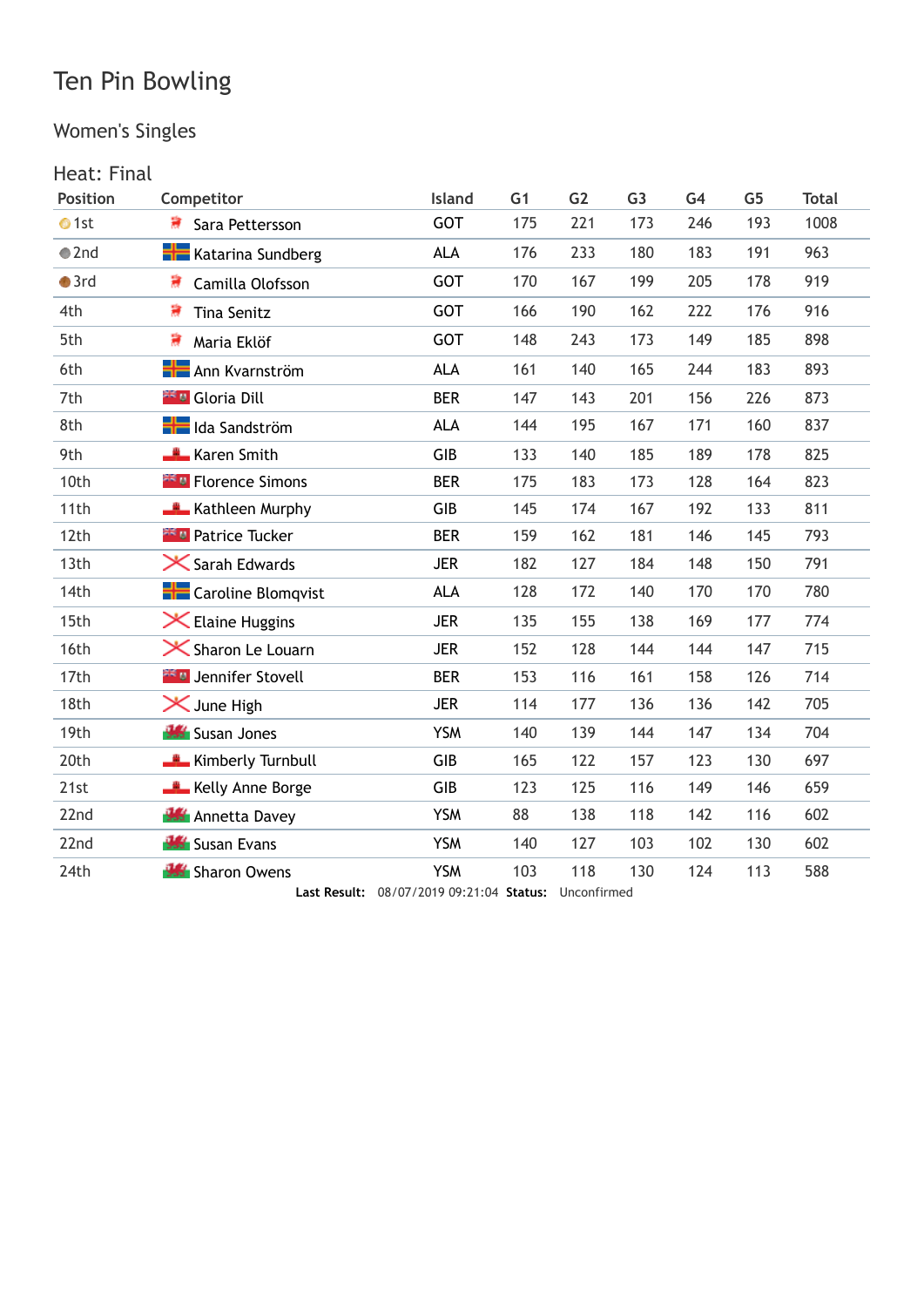#### Men's Doubles

#### Heat: Final

| <b>Position</b> | <b>Team</b>                                | Competitor                                                                  | G <sub>1</sub> | G <sub>2</sub> | G <sub>3</sub> | G <sub>4</sub> | G <sub>5</sub> | Total        | <b>Team Total</b> |
|-----------------|--------------------------------------------|-----------------------------------------------------------------------------|----------------|----------------|----------------|----------------|----------------|--------------|-------------------|
| $\bullet$ 1st   | Cronholm S - Jakobsson M                   | Sebastian Cronholm<br>Michael Jakobsson                                     | 205<br>174     | 211<br>185     | 255<br>176     | 254<br>222     | 227<br>244     | 1152<br>1001 | 2153              |
| $\bullet$ 2nd   | Welin O - Andersson J                      | Jonas Andersson<br>Oskar Welin                                              | 194<br>221     | 235<br>213     | 204<br>203     | 175<br>257     | 214<br>229     | 1022<br>1123 | 2145              |
| $\bullet$ 3rd   | <b>Example 21 Market Maycock D</b>         | <b>Damien Matthews</b><br>David Maycock                                     | 208<br>233     | 221<br>221     | 209<br>216     | 164<br>213     | 246<br>213     | 1048<br>1096 | 2144              |
| 4th             | ₹<br>Johansson C - Gustafsson R            | Robert Gustafsson<br>Claes Johansson                                        | 165<br>257     | 230<br>248     | 163<br>198     | 189<br>207     | 223<br>189     | 970<br>1099  | 2069              |
| 5th             | ₹<br>Stenegärd K - Jacobsson A             | Anders Jacobsson<br>Kevin Stenegärd                                         | 247<br>211     | 204<br>170     | 215<br>227     | 190<br>212     | 196<br>176     | 1052<br>996  | 2048              |
| 6th             | <b>Example 1</b> Raynor B - Richardson L   | <b>Blake Raynor</b><br>Lamar Richardson                                     | 172<br>220     | 149<br>208     | 145<br>224     | 172<br>213     | 193<br>226     | 831<br>1091  | 1922              |
| 7th             | <b>R</b> Birnie R - Laslett G              | Robert Birnie<br><b>Gavin Laslett</b>                                       | 203<br>191     | 166<br>169     | 171<br>157     | 229<br>194     | 193<br>153     | 962<br>864   | 1826              |
| 8th             | Bate C - Coles G                           | Christopher Bate<br><b>Graham Coles</b>                                     | 174<br>156     | 182<br>188     | 169<br>175     | 174<br>201     | 192<br>175     | 891<br>895   | 1786              |
| 9th             | Galea A - Wood M                           | Anthony Galea<br>Michael Wood                                               | 165<br>199     | 166<br>195     | 160<br>175     | 157<br>154     | 171<br>184     | 819<br>907   | 1726              |
| 10th            | <b>X</b> Russell M - High M                | Mike High<br><b>Mark Russell</b>                                            | 169<br>154     | 171<br>149     | 178<br>223     | 154<br>214     | 148<br>158     | 820<br>898   | 1718              |
| 11th            | <b>P</b> Calvert J - Maxwell T             | <b>Jeff Calvert</b><br><b>Tom Maxwell</b>                                   | 153<br>161     | 168<br>139     | 113<br>157     | 195<br>192     | 189<br>178     | 818<br>827   | 1645              |
| 12th            | <b>X</b> Monet S - Tailor A                | <b>Shaun Monet</b><br>Ajay Tailor                                           | 184<br>144     | 130<br>159     | 162<br>150     | 162<br>185     | 202<br>146     | 840<br>784   | 1624              |
| 13th            | <b>W</b> Jones A - Evans S                 | Stephen Evans<br>Alun Jones                                                 | 136<br>110     | 164<br>145     | 162<br>168     | 128<br>159     | 145<br>126     | 735<br>708   | 1443              |
| 14th            | <b>W</b> Davey J - Evans L<br>Last Result: | James Davey<br><b>Luke Evans</b><br>08/07/2019 19:10:46 Status: Unconfirmed | 111<br>127     | 145<br>153     | 119<br>116     | 145<br>154     | 132<br>125     | 652<br>675   | 1327              |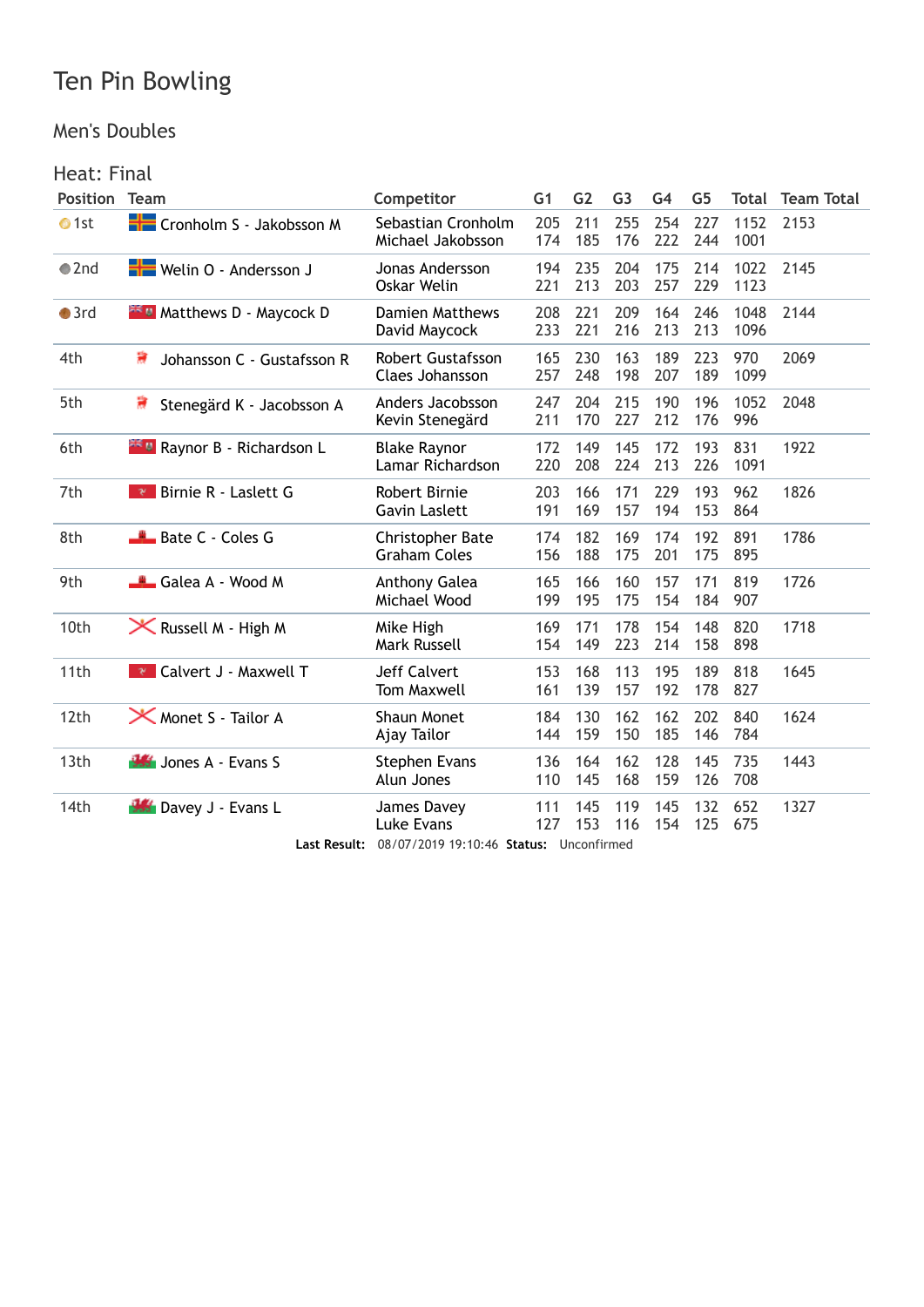#### Women's Doubles

#### Heat: Final

| <b>Position</b> | <b>Team</b>                             | Competitor                                                | G <sub>1</sub> | G <sub>2</sub> | G <sub>3</sub> | G4         | G5         | Total       | <b>Team Total</b> |
|-----------------|-----------------------------------------|-----------------------------------------------------------|----------------|----------------|----------------|------------|------------|-------------|-------------------|
| $\bullet$ 1st   | 훐<br>Pettersson S - Eklöf M             | Maria Eklöf<br>Sara Pettersson                            | 164<br>161     | 158<br>168     | 220<br>232     | 214<br>218 | 220<br>213 | 976<br>992  | 1968              |
| $\bullet$ 2nd   | Sundberg K - Kvarnström A               | Ann Kvarnström<br>Katarina Sundberg                       | 180<br>220     | 181<br>205     | 167<br>200     | 171<br>206 | 205<br>190 | 904<br>1021 | 1925              |
| $\bullet$ 3rd   | ₩<br>Olofsson C - Senitz T              | Camilla Olofsson<br>Tina Senitz                           | 168<br>165     | 169<br>179     | 179<br>173     | 202<br>172 | 194<br>190 | 912<br>879  | 1791              |
| 4th             | <b>Example 1</b> Tucker E - Dill G      | Gloria Dill<br>Patrice Tucker                             | 170<br>169     | 186<br>169     | 160<br>194     | 167<br>184 | 170<br>177 | 853<br>893  | 1746              |
| 5th             | <b>Blomqvist C</b> - Sandström I        | Caroline Blomqvist<br>Ida Sandström                       | 160<br>163     | 159<br>205     | 200<br>179     | 111<br>154 | 144<br>195 | 774<br>896  | 1670              |
| 6th             | <b>Example 21 Strovell J - Simons F</b> | <b>Florence Simons</b><br>Jennifer Stovell                | 158<br>177     | 165<br>157     | 149<br>138     | 168<br>159 | 158<br>200 | 798<br>831  | 1629              |
| 7th             | $\frac{1}{2}$ Smith K - Murphy K        | Kathleen Murphy<br>Karen Smith                            | 159<br>142     | 157<br>165     | 165<br>161     | 184<br>186 | 154<br>123 | 819<br>777  | 1596              |
| 8th             | <b>X</b> Edwards S - Huggins E          | Sarah Edwards<br><b>Elaine Huggins</b>                    | 159<br>137     | 184<br>140     | 176<br>149     | 157<br>145 | 151<br>179 | 827<br>750  | 1577              |
| 9th             | <b>X</b> High J - Le Louarn S           | June High<br>Sharon Le Louarn                             | 187<br>152     | 145<br>170     | 143<br>148     | 147<br>116 | 135<br>136 | 757<br>722  | 1479              |
| 10th            | Turnbull K - Borge K                    | Kelly Anne Borge<br>Kimberly Turnbull                     | 143<br>125     | 178<br>107     | 121<br>133     | 165<br>178 | 148<br>173 | 755<br>716  | 1471              |
| 11th            | <b>W</b> Jones S - Owens S              | Susan Jones<br><b>Sharon Owens</b>                        | 181<br>108     | 172<br>108     | 143<br>118     | 156<br>112 | 171<br>123 | 823<br>569  | 1392              |
| 12th            | <b>W</b> Evans S - Davey A              | Annetta Davey<br><b>Susan Evans</b>                       | 114<br>117     | 98<br>135      | 102<br>110     | 129<br>124 | 116<br>119 | 559<br>605  | 1164              |
|                 | Last Result:                            | 08/07/2019 12:37:45 Status: Confirmed 08/07/2019 12:38:42 |                |                |                |            |            |             |                   |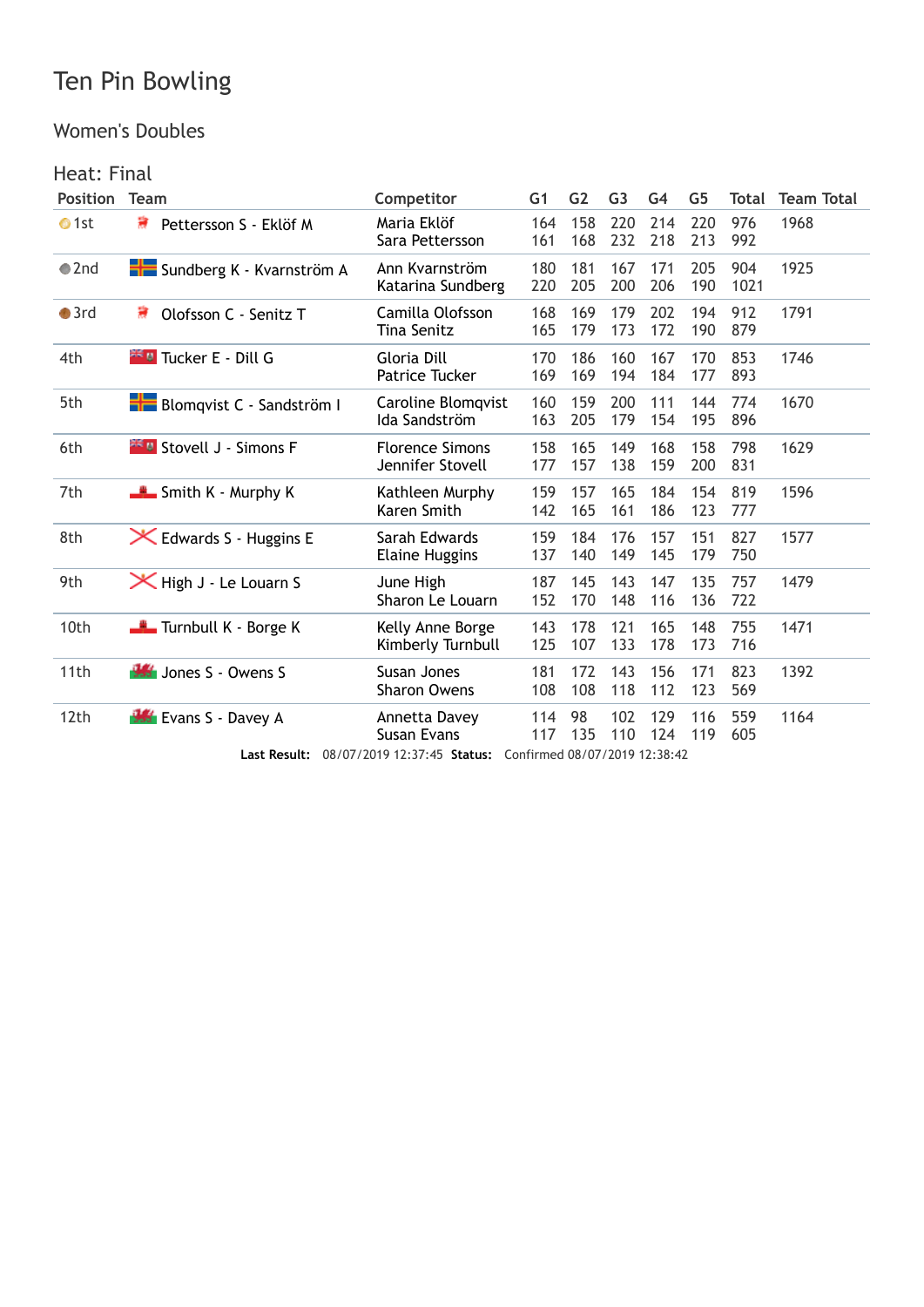#### Mixed Doubles

#### Heat: Final

| <b>Position</b> | <b>Team</b>                                   | Competitor                                      | G <sub>1</sub> | G <sub>2</sub> | G <sub>3</sub> | G <sub>4</sub> | G <sub>5</sub> | Total       | <b>Team Total</b> |
|-----------------|-----------------------------------------------|-------------------------------------------------|----------------|----------------|----------------|----------------|----------------|-------------|-------------------|
| $\bullet$ 1st   | Cronholm S - Sandström I                      | Sebastian Cronholm<br>Ida Sandström             | 260<br>182     | 216<br>204     | 195<br>195     | 252<br>230     | 220<br>188     | 1143<br>999 | 2142              |
| $\bullet$ 2nd   | <b>Example 1</b> Dill G - Maycock D           | Gloria Dill<br>David Maycock                    | 198<br>243     | 193<br>224     | 172<br>218     | 149<br>255     | 152<br>240     | 864<br>1180 | 2044              |
| $\bullet$ 3rd   | <b>H</b> Welin O - Sundberg K                 | Katarina Sundberg<br>Oskar Welin                | 211<br>279     | 167<br>218     | 200<br>207     | 187<br>221     | 142<br>199     | 907<br>1124 | 2031              |
| 4th             | <b>H</b> Andersson J - Kvarnström A           | Jonas Andersson<br>Ann Kvarnström               | 223<br>220     | 186<br>131     | 278<br>190     | 219<br>171     | 231<br>170     | 1137<br>882 | 2019              |
| 5th             | <b>Example 2 Follow Tucker E - Matthews D</b> | <b>Damien Matthews</b><br><b>Patrice Tucker</b> | 225<br>191     | 245<br>169     | 215<br>162     | 219<br>201     | 152<br>220     | 1056<br>943 | 1999              |
| 6th             | ₹₹<br>Senitz T - Gustafsson R                 | <b>Robert Gustafsson</b><br><b>Tina Senitz</b>  | 227<br>179     | 166<br>173     | 219<br>169     | 193<br>182     | 233<br>213     | 1038<br>916 | 1954              |
| 7th             | 薄<br>Olofsson C - Stenegärd K                 | Camilla Olofsson<br>Kevin Stenegärd             | 202<br>164     | 158<br>266     | 202<br>179     | 157<br>266     | 184<br>174     | 903<br>1049 | 1952              |
| 8th             | <b>Example 12</b> Simons F - Richardson L     | Lamar Richardson<br><b>Florence Simons</b>      | 202<br>137     | 235<br>172     | 207<br>166     | 215<br>166     | 238<br>156     | 1097<br>797 | 1894              |
| 9th             | 薄<br>Eklöf G - Jacobsson A                    | Maria Eklöf<br>Anders Jacobsson                 | 158<br>203     | 196<br>188     | 139<br>226     | 178<br>204     | 187<br>191     | 858<br>1012 | 1870              |
| 10th            | 寶<br>Pettersson S - Johansson C               | Claes Johansson<br>Sara Pettersson              | 212<br>233     | 192<br>193     | 170<br>155     | 170<br>165     | 161<br>200     | 905<br>946  | 1851              |
| 11th            | Jakobsson M - Blomqvist C                     | Caroline Blomqvist<br>Michael Jakobsson         | 157<br>245     | 171<br>192     | 165<br>183     | 127<br>212     | 150<br>183     | 770<br>1015 | 1785              |
| 12th            | <b>Example 1 - Raynor B</b>                   | <b>Blake Raynor</b><br>Jennifer Stovell         | 178<br>135     | 237<br>188     | 159<br>158     | 178<br>156     | 212<br>146     | 964<br>783  | 1747              |
| 13th            | Smith K - Coles G                             | <b>Graham Coles</b><br>Karen Smith              | 171<br>154     | 165<br>159     | 186<br>166     | 202<br>166     | 190<br>166     | 914<br>811  | 1725              |
| 14th            | Turnbull K - Wood M                           | Kimberly Turnbull<br>Michael Wood               | 116<br>177     | 168<br>178     | 167<br>235     | 130<br>181     | 143<br>202     | 724<br>973  | 1697              |
| 15th            | X Le Louarn S - Tailor A                      | Sharon Le Louarn<br>Ajay Tailor                 | 124<br>199     | 145<br>167     | 155<br>188     | 130<br>208     | 142<br>210     | 696<br>972  | 1668              |
| 16th            | $\mathsf{\times}$ High M - High J             | June High<br>Mike High                          | 130<br>194     | 158<br>165     | 142<br>158     | 170<br>200     | 144<br>200     | 744<br>917  | 1661              |
| 17th            | <b>X</b> Huggins E - Russell M                | <b>Elaine Huggins</b><br>Mark Russell           | 138<br>132     | 169<br>189     | 172<br>211     | 138<br>146     | 172<br>153     | 789<br>831  | 1620              |
| 18th            | <b>Borge K - Bate C</b>                       | Christopher Bate<br>Kelly Anne Borge            | 171<br>134     | 186<br>144     | 155<br>166     | 181<br>147     | 154<br>140     | 847<br>731  | 1578              |
| 19th            | <b>X</b> Edwards S - Monet S                  | Sarah Edwards<br>Shaun Monet                    | 139<br>163     | 113<br>203     | 169<br>163     | 134<br>180     | 144<br>167     | 699<br>876  | 1575              |
| 20th            | Murphy K - Galea A                            | Anthony Galea<br>Kathleen Murphy                | 172<br>117     | 144<br>150     | 216<br>133     | 191<br>173     | 137<br>134     | 860<br>707  | 1567              |
| 21st            | <b>WE Evans S - Jones S</b>                   | <b>Stephen Evans</b><br>Susan Jones             | 147<br>165     | 138<br>127     | 181<br>154     | 97<br>153      | 166<br>153     | 729<br>752  | 1481              |
| 22nd            | Jones A - Evans S                             | Susan Evans<br>Alun Jones                       | 140<br>126     | 125<br>145     | 148<br>137     | 143<br>148     | 149<br>142     | 705<br>698  | 1403              |
| 23rd            | <b>Busy A - Davey J</b>                       | Annetta Davey<br>James Davey                    | 122<br>113     | 153<br>117     | 120<br>155     | 154<br>138     | 150<br>108     | 699<br>631  | 1330              |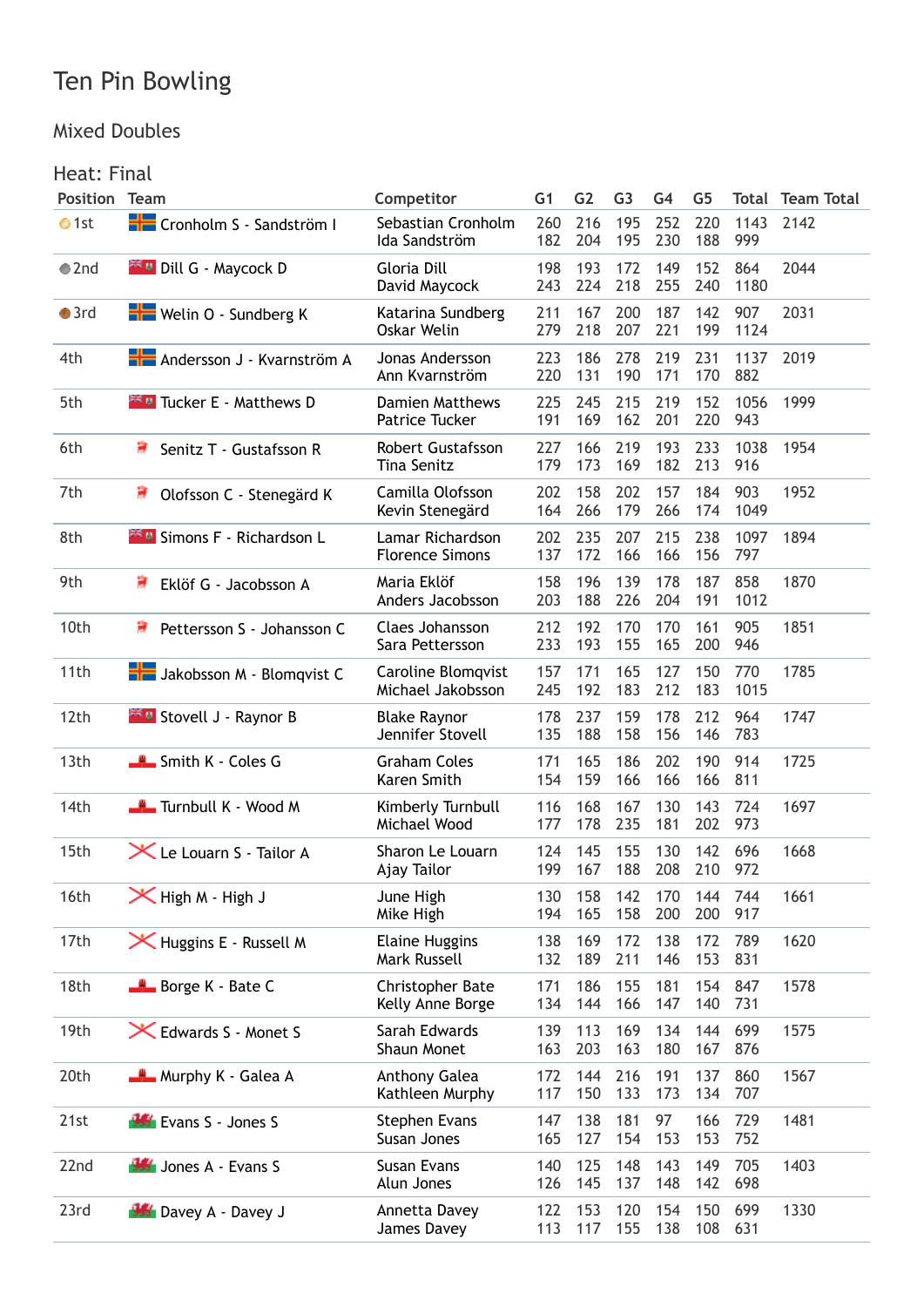| <b>Position Team</b> |                            | Competitor                                           |                        |  |                             | G1 G2 G3 G4 G5 Total Team Total |
|----------------------|----------------------------|------------------------------------------------------|------------------------|--|-----------------------------|---------------------------------|
| 24th                 | <b>W</b> Evans L - Owens S | Luke Evans<br><b>Sharon Owens</b>                    | 92 106 123 116 101 538 |  | 107 98 122 121 118 566 1104 |                                 |
|                      |                            | Last Result: 10/07/2019 08:25:55 Status: Unconfirmed |                        |  |                             |                                 |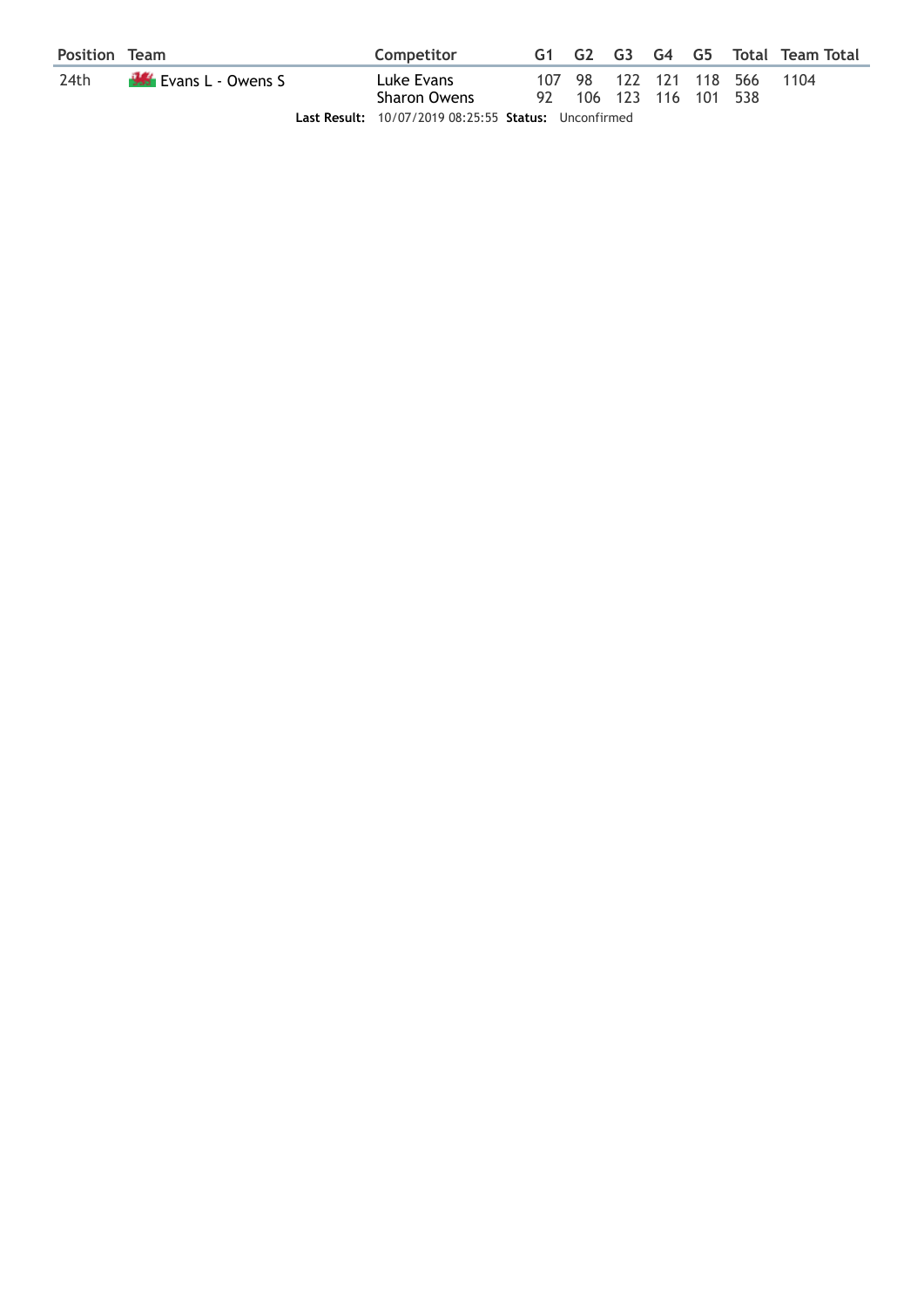Men's Team Event

#### Heat: Final

| <b>Position</b> | Competitor               | <b>Island</b>                                                                                                                                       | G1  | G <sub>2</sub> | G <sub>3</sub> | G4  | G <sub>5</sub> | G6  | Total |
|-----------------|--------------------------|-----------------------------------------------------------------------------------------------------------------------------------------------------|-----|----------------|----------------|-----|----------------|-----|-------|
| $\bullet$ 1 st  | <b>H</b> Åland           | ALA                                                                                                                                                 | 942 | 819            | 765            | 798 | 859            | 874 | 5057  |
| $\bullet$ 2 nd  | ≍≍ ø<br>Bermuda          | <b>BER</b>                                                                                                                                          | 796 | 828            | 844            | 820 | 806            | 849 | 4943  |
| $•3$ rd         | 薄<br>Gotland             | <b>GOT</b>                                                                                                                                          | 770 | 863            | 721            | 830 | 908            | 811 | 4903  |
| 4th             | Gibraltar                | GIB                                                                                                                                                 | 740 | 710            | 664            | 733 | 755            | 855 | 4457  |
| 5th             | $\mathsf{\times}$ Jersey | JER                                                                                                                                                 | 673 | 687            | 678            | 685 | 665            | 734 | 4122  |
| 6th             | Isle of Man<br>v         | <b>IOM</b>                                                                                                                                          | 659 | 627            | 687            | 722 | 721            | 682 | 4098  |
| 7th             | <b>15</b> Ynys Môn       | <b>YSM</b><br>$\overline{a}$ . $\overline{a}$ . $\overline{a}$ . $\overline{a}$ . $\overline{a}$ . $\overline{a}$ . $\overline{a}$ . $\overline{a}$ | 577 | 552            | 631            | 556 | 491            | 464 | 3271  |

**Last Result:** 11/07/2019 17:36:54 **Status:** Unconfirmed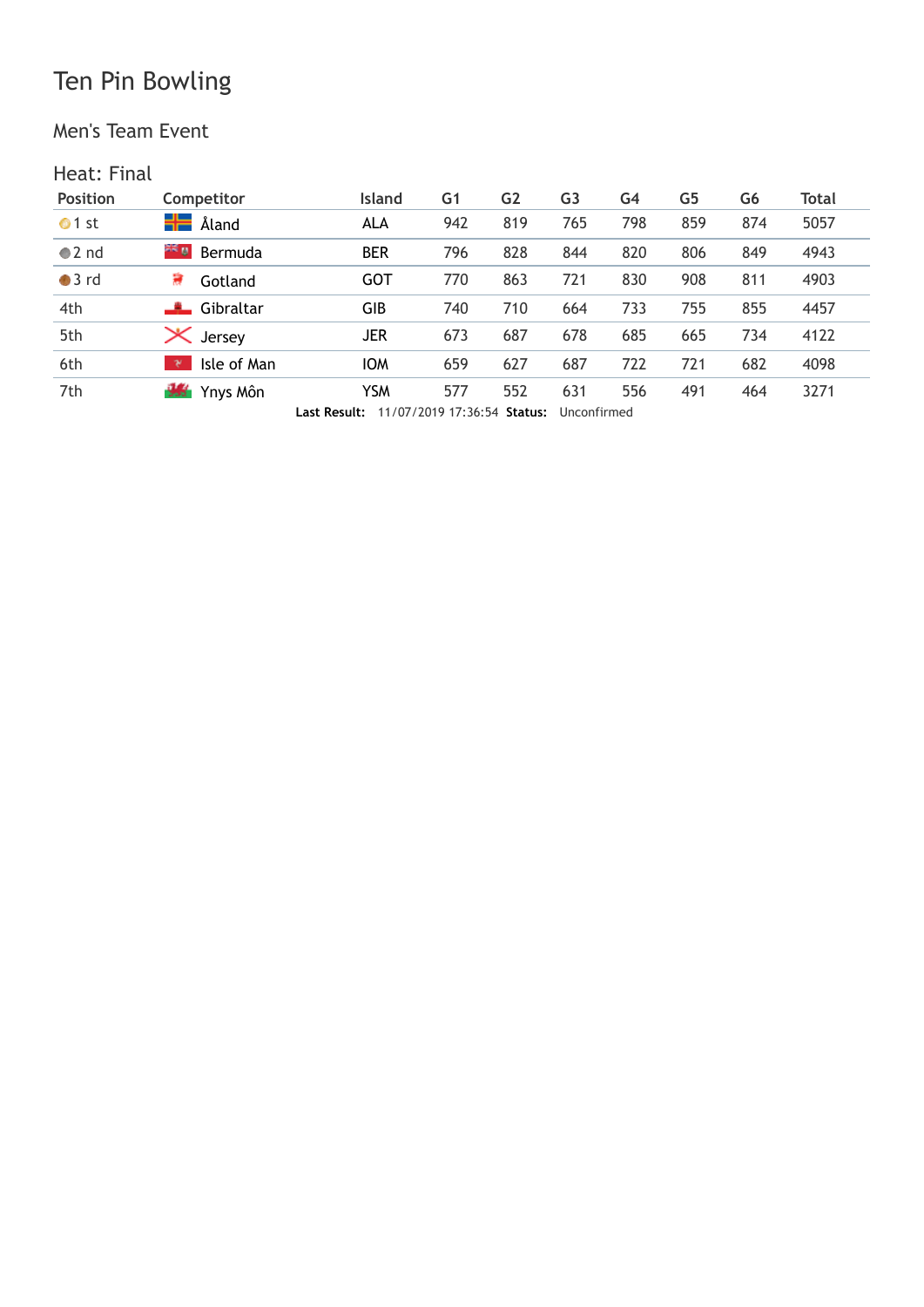#### Women's Team Event

#### Heat: Final

| <b>Position</b> | Competitor               | <b>Island</b>                                                                                                                     | G1  | G2  | G3  | G4  | G5  | G6  | Total |
|-----------------|--------------------------|-----------------------------------------------------------------------------------------------------------------------------------|-----|-----|-----|-----|-----|-----|-------|
| $\bullet$ 1st   | Gotland                  | GOT                                                                                                                               | 728 | 738 | 728 | 846 | 882 | 755 | 4677  |
| $\bullet$ 2nd   | <b>H</b> Åland           | ALA                                                                                                                               | 761 | 643 | 744 | 798 | 745 | 691 | 4382  |
| $\bullet$ 3rd   | ≍≍ u<br>Bermuda          | <b>BER</b>                                                                                                                        | 679 | 707 | 643 | 701 | 711 | 671 | 4112  |
| 4th             | Gibraltar                | GIB                                                                                                                               | 657 | 582 | 606 | 708 | 573 | 629 | 3755  |
| 5th             | $\mathsf{\times}$ Jersey | <b>JER</b>                                                                                                                        | 595 | 577 | 571 | 648 | 636 | 576 | 3603  |
| 6th             | <b>Will Ynys Môn</b>     | <b>YSM</b>                                                                                                                        | 487 | 428 | 487 | 459 | 603 | 570 | 3034  |
|                 |                          | $1 - 1$ Decides $44/07/2040/42.47.47$ Creatings $C_2$ of $\frac{1}{2}$ and $\frac{1}{2}$ (2010 $\frac{1}{2}$ , $\frac{1}{2}$ , 20 |     |     |     |     |     |     |       |

**Last Result:** 11/07/2019 12:47:17 **Status:** Confirmed 11/07/2019 12:47:30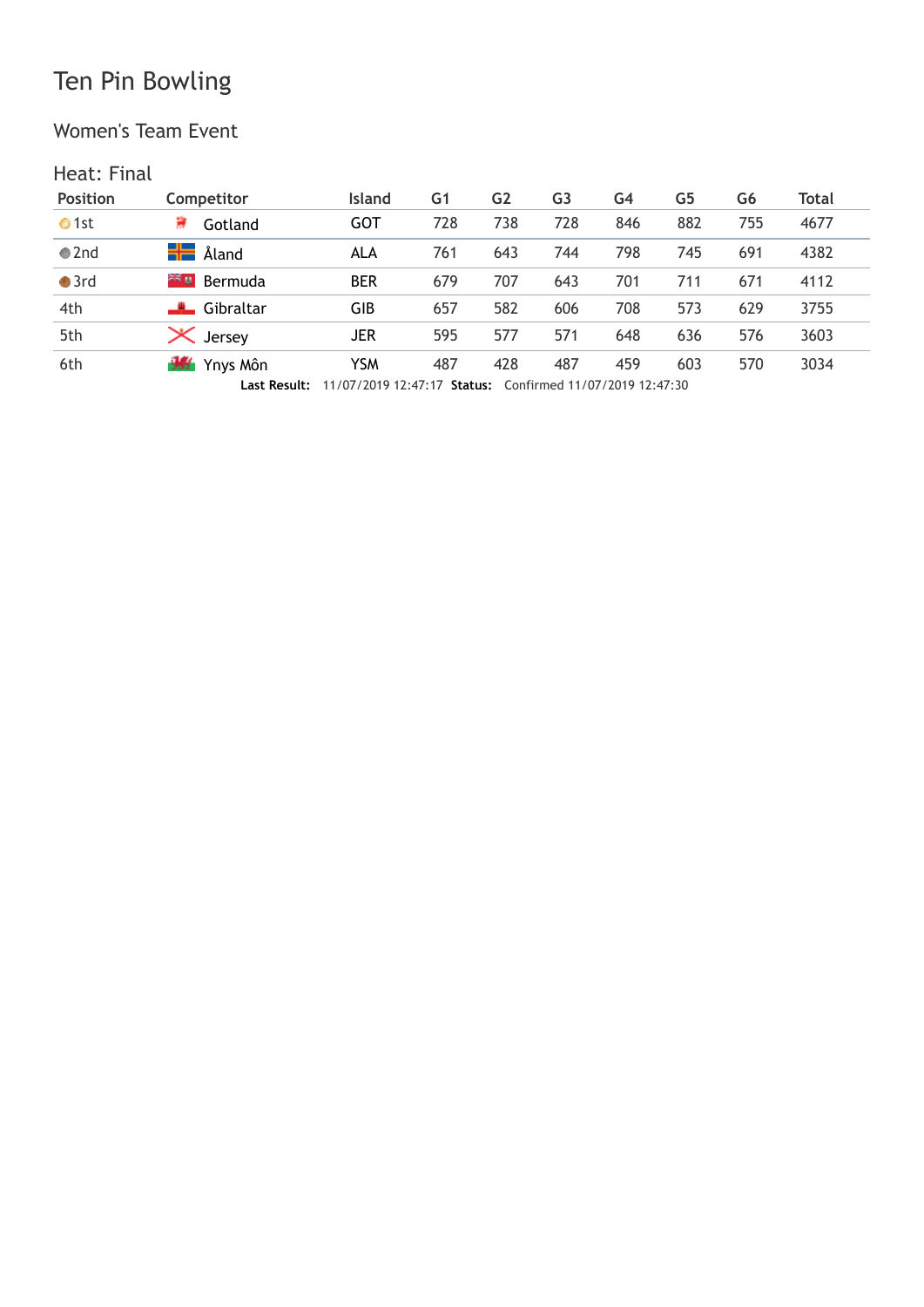#### Men's - Masters

Heat: Bronze Medal Playoff

|                   | <b>Match:</b> Bronze Medal Playoff                   |  |
|-------------------|------------------------------------------------------|--|
|                   | David Maycock 355 - 407 C Lamar Richardson           |  |
|                   | <b>Externe Bermuda</b><br><b>XX u</b> Bermuda        |  |
|                   | 197-215, 158-192                                     |  |
|                   | Last Result: 13/07/2019 18:32:47 Status: Unconfirmed |  |
|                   |                                                      |  |
| Heat: Final       |                                                      |  |
|                   | ● Oskar Welin 463 - 449 ● Damien Matthews            |  |
|                   | <b>H</b> Aland<br><b>Extra</b> Bermuda               |  |
|                   | 198-279, 265-170                                     |  |
|                   | Last Result: 13/07/2019 18:32:33 Status: Unconfirmed |  |
| Heat: Semi-Finals |                                                      |  |
|                   | Oskar Welin 534 - 449 David Maycock                  |  |
|                   | <b>H</b> Åland<br><b>Extra</b> Bermuda               |  |
|                   | 256-224, 278-225                                     |  |
|                   | Damien Matthews 493 - 446 Lamar Richardson           |  |
|                   | <b>External Bermuda</b><br><b>XK u</b> Bermuda       |  |
|                   | 259-231, 234-215                                     |  |
|                   | Last Result: 13/07/2019 18:32:02 Status: Unconfirmed |  |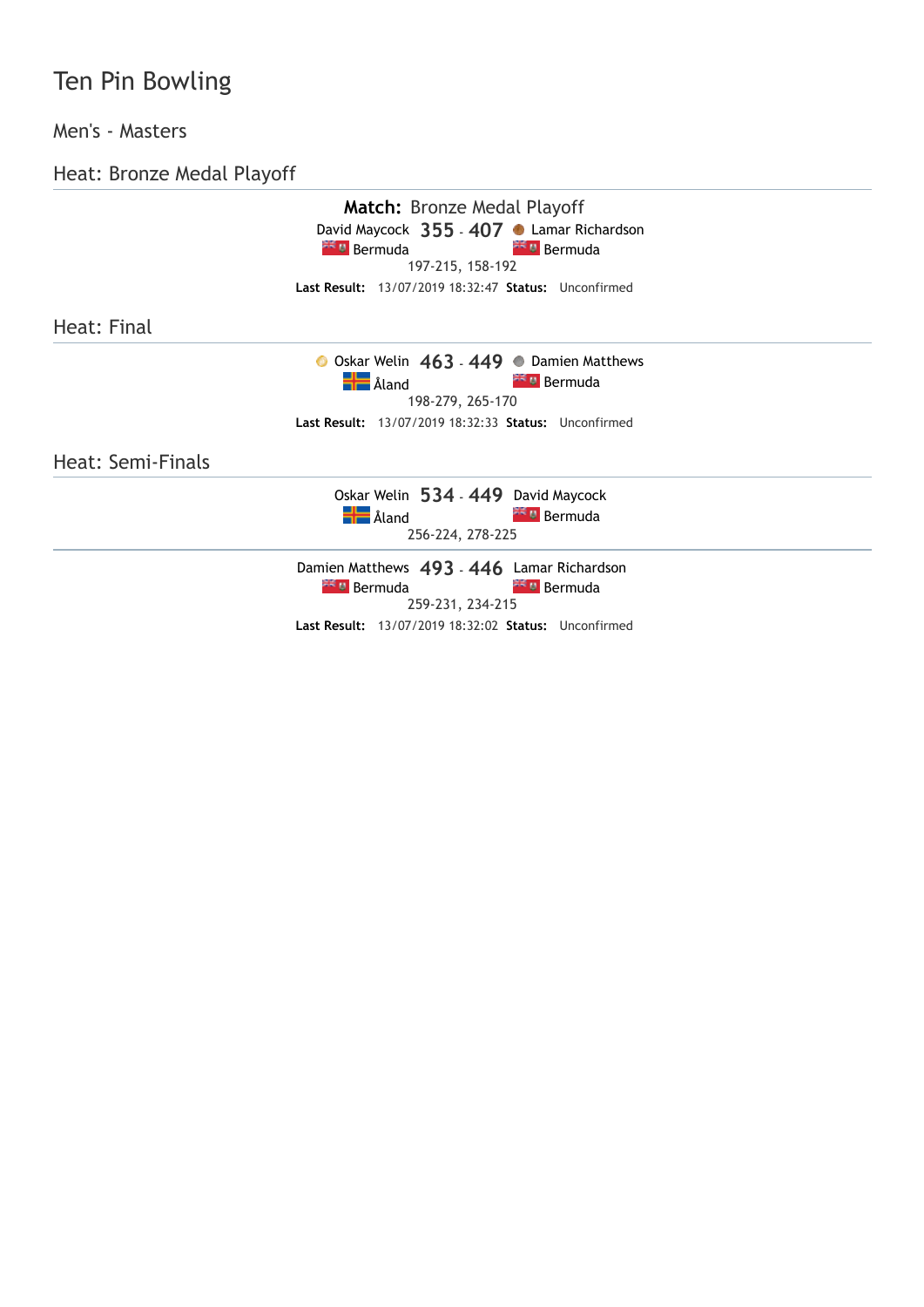#### Heat: Quarter-Finals

| Oskar Welin 446 - 409 Michael Jakobsson<br><b>H</b> Aland<br><b>Hand</b> Åland<br>210-201, 236-208                                                                   |
|----------------------------------------------------------------------------------------------------------------------------------------------------------------------|
| David Maycock 442 - 436 Anders Jacobsson<br><b>Extra</b> Bermuda<br>Gotland<br>246-243, 196-193                                                                      |
| Damien Matthews 479 - 421 Sebastian Cronholm<br><b>Aland</b><br><b>Bermuda</b><br>243-206, 236-215                                                                   |
| Robert Birnie 393 - 439 Lamar Richardson<br><b>Extra</b> Bermuda<br><b>P</b> Isle of Man<br>204-200, 189-239<br>Last Result: 13/07/2019 18:17:10 Status: Unconfirmed |
| Heat: Round of 16                                                                                                                                                    |
| Oskar Welin 490 - 356 Blake Raynor<br><b>H</b> Aland<br><b>External Bermuda</b><br>212-180, 278-176                                                                  |
| Jonas Andersson 415 - 435 Michael Jakobsson<br>$\frac{1}{2}$ Åland<br><b>H</b> Aland<br>189-224, 226-211                                                             |
| David Maycock 408 - 381 Claes Johansson<br><b>Extra</b> Bermuda<br>Gotland<br>183-184, 225-197                                                                       |
| Anders Jacobsson 492 - 337 Michael Wood<br>Gibraltar<br>Gotland<br>243-161, 249-176                                                                                  |
| Damien Matthews 429 - 347 Kevin Stenegärd<br><sup>≥⊭</sup> <sup>u</sup> Bermuda<br>Gotland<br>236-157, 193-190                                                       |
| Sebastian Cronholm 464 - 398 Graham Coles<br><b>H</b> Aland<br>Gibraltar<br>237-173, 227-225                                                                         |
| Robert Gustafsson 420 - 421 Robert Birnie<br>$\mathbb{R}$ Isle of Man<br>Gotland<br>223-162, 197-258, 0-1                                                            |
| Lamar Richardson 451 - 366 Christopher Bate<br><b>Example 2</b> Bermuda<br>Gibraltar<br>207-170, 244-196<br>Last Result: 13/07/2019 18:15:14 Status: Unconfirmed     |
|                                                                                                                                                                      |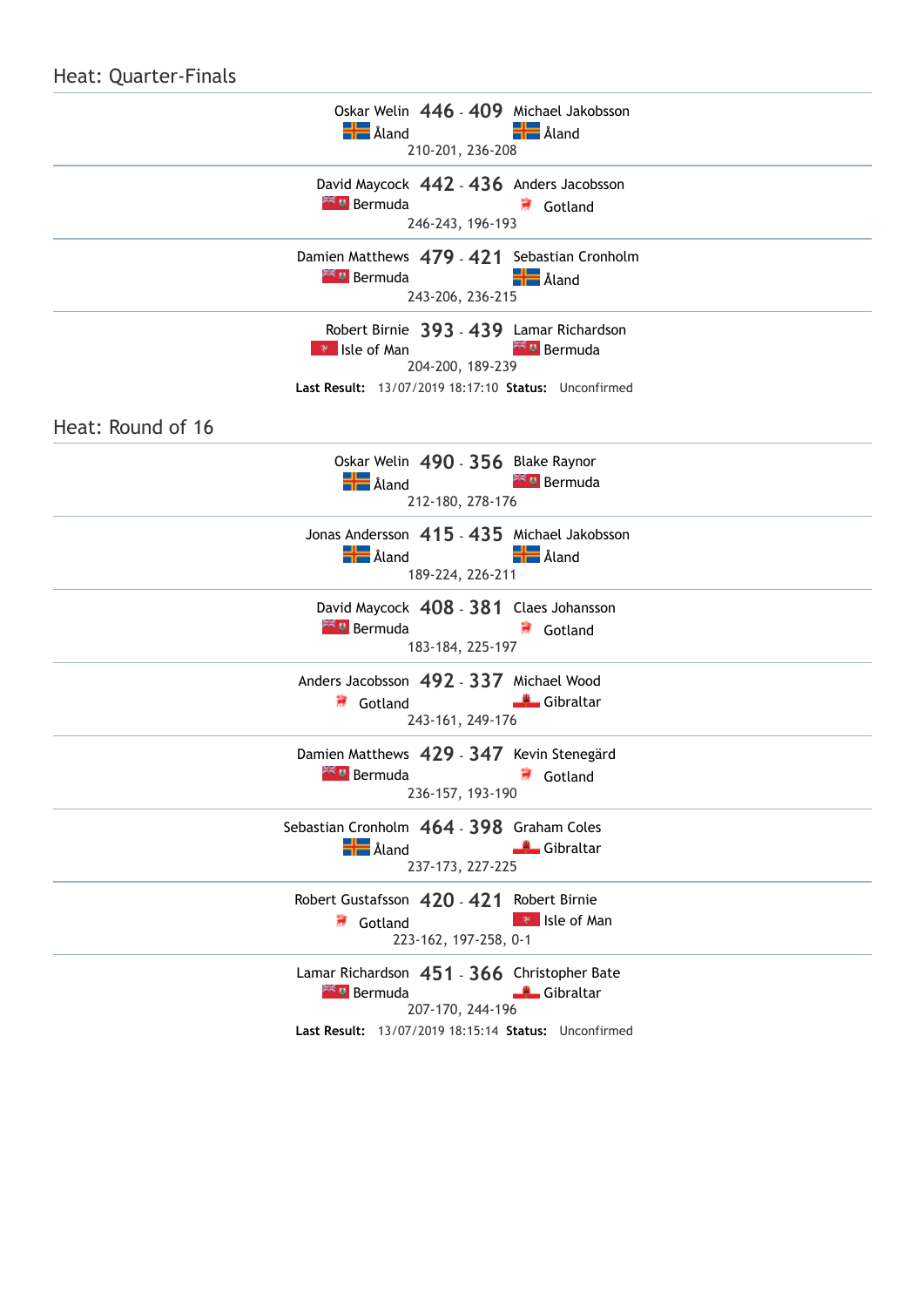#### Women's Masters

Heat: Bronze Medal Playoff